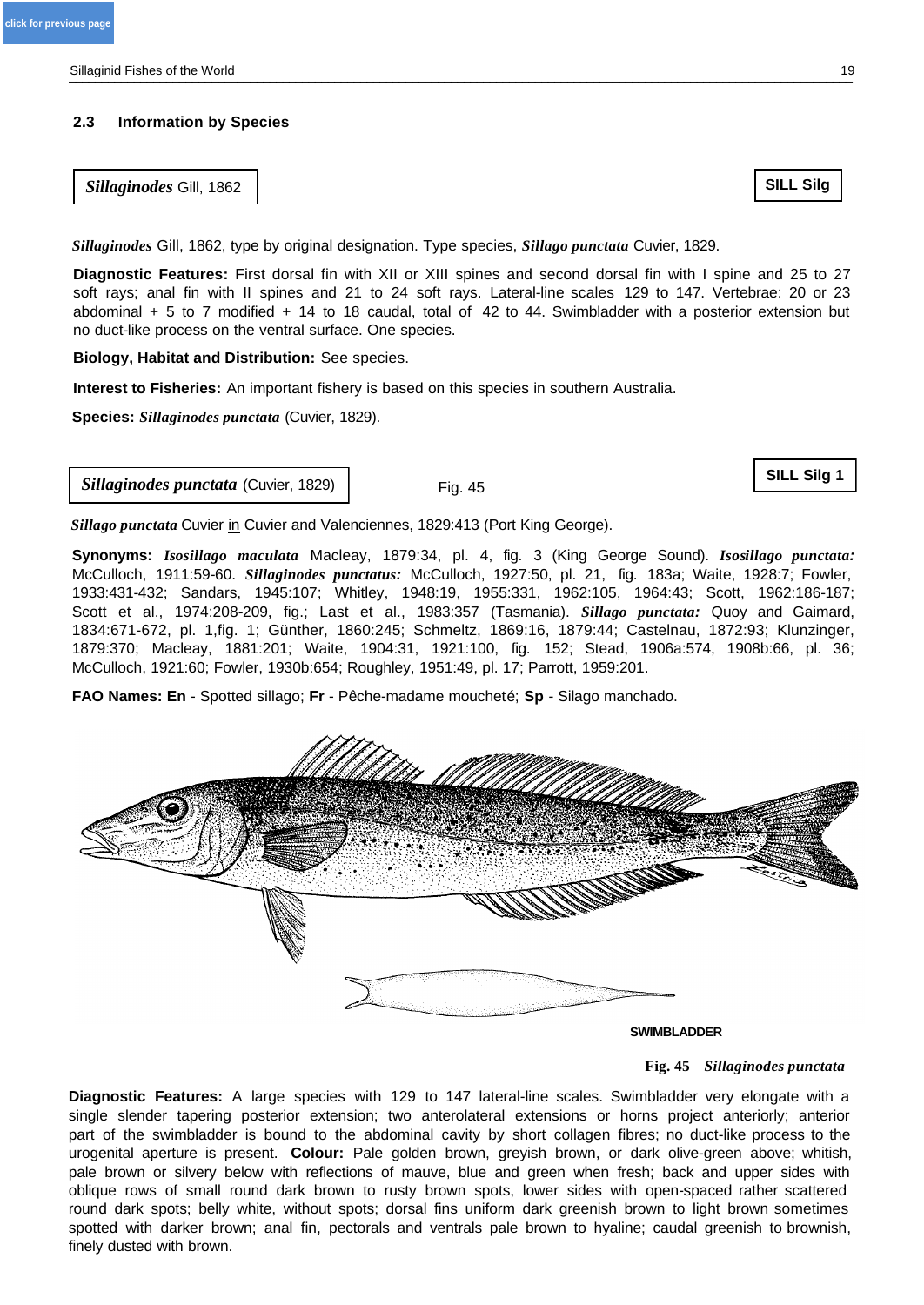**Geographical Distribution:** Jurien Bay, Western Australia southward along the southern coast of Western Australia, South Australia and Victoria (Fig. 46). Ogilby (1893:99) records this species as occasionally reaching as far north as Port Jackson, New South Wales.

**Habitat and Biology:** Juveniles are common in tidal estuaries and creeks, particularly those which flow into semi-enclosed bays and coastal "lakes". The juveniles appear to be most abundant on *Zostera* and *Posidonia*  seaweed banks in shallow sheltered areas, moving out into the deeper water of the bays at a size of about 10 cm (Robertson, 1977). Sexual maturity is attained at 3 to 4 years of age; the male fish measuring 30 cm fork length and the females 34 cm fork length at the end of their fourth year (Scott, 1954, unpublished). Numerous small fish of 10 to 20 cm are caught in the sheltered areas of large bays, especially during the summer months. Larger fish, although present throughout the bay, are concentrated in deeper water of 2 to 18 m,

Ā **Fig. 46**

generally in sand gutters or adjacent to banks. The largest adults observed are normally solitary fish in deeper water of 12 to 18 m depths where they are associated with broken bottom, weed banks or sand gutters. Adult fish are taken along the coastal beaches and may enter estuaries in considerable numbers during March in Western Australia. Adult females with developed ovaries or running ripe are rarely netted in shallow water but have been captured by spearfishermen in 5 to 9 m in coastal bays and offshore waters in southwestern Western Australia. Spawning occurs in May and June (Scott et al., 1974:209).

**Size:** To 72 cm total length; weight 4.8 kg.

**Interest to Fisheries:** The main fishery is centred in South Australia from Ceduna in the west to the Gulf of St. Vincent. Smaller fisheries are located in Victoria and southern Western Australia. Spotted or King George whiting are taken by haul seine nets, gillnets or handlines in inshore waters during spring and early summer. A minimum size has been set in Victoria, South Australia and Western Australia. The majority of fish taken are of second to seventh year class. The Australian fishery is reported to be of about \$A 5 million. The bulk of the catch is sold in local markets, but some of the South Australian catch is exported to New South Wales and Queensland. The fish is of premium quality and obtains a high price. Marketed fresh whole or filleted. An important recreational fishery is established throughout the range of the species. Recreational fishing gear is limited to handline or rod and line from shore or boats. In South Australia the recreational fishery accounted for some 37% of the total catch during 1979 to 1982, 61 % in the Gulf St. Vincent (Jones et al., 1989). Research is now underway on the aquaculture potential of this species.

**Local Names:** AUSTRALIA: King George whiting, Spotted whiting.

**Literature:** Gill (1861:505); Hutchins and Swainston (1986:col. pl. 270).

## *Sillaginopsis* Gill, 1861

*Sillaginopsis* Gill, 1861:505, type by original designation. Type species, *Sillago domina* Cuvier in Cuvier and Valenciennes, 1829 (= *Cheilodipterus panijus* Hamilton - Buchanan, 1822).

**Synonyms:** *Sillaginichthys* Bleeker, 1874:63, type by original designation. Type species, *Sillago domina* Cuvier in Cuvier and Valenciennes, 1829.

**Diagnostic Features:** Head very depressed; eyes small and partly covered by the constricted orbits; mouth small with the lower jaw shorter than the upper; teeth villiform, in bands on jaws and vomer, the outer row of teeth in the jaws slightly enlarged, with the two anteriormost teeth in the upper jaw larger than the remainder. First dorsal fin with X spines and second dorsal fin with I spine and 25 to 27 soft rays; anal fin with II spines and 24 to 27 soft rays; branchiostegal rays 5 or 6. Scales small, lateral line with 84 to 90 scales. Vertebrae: 15 abdominal + 27 caudal, total of 42. Swimbladder absent or vestigial. One species.

**Biology, Habitat and Distribution:** Silty bottom of the Bay of Bengal.

**SILL Si**